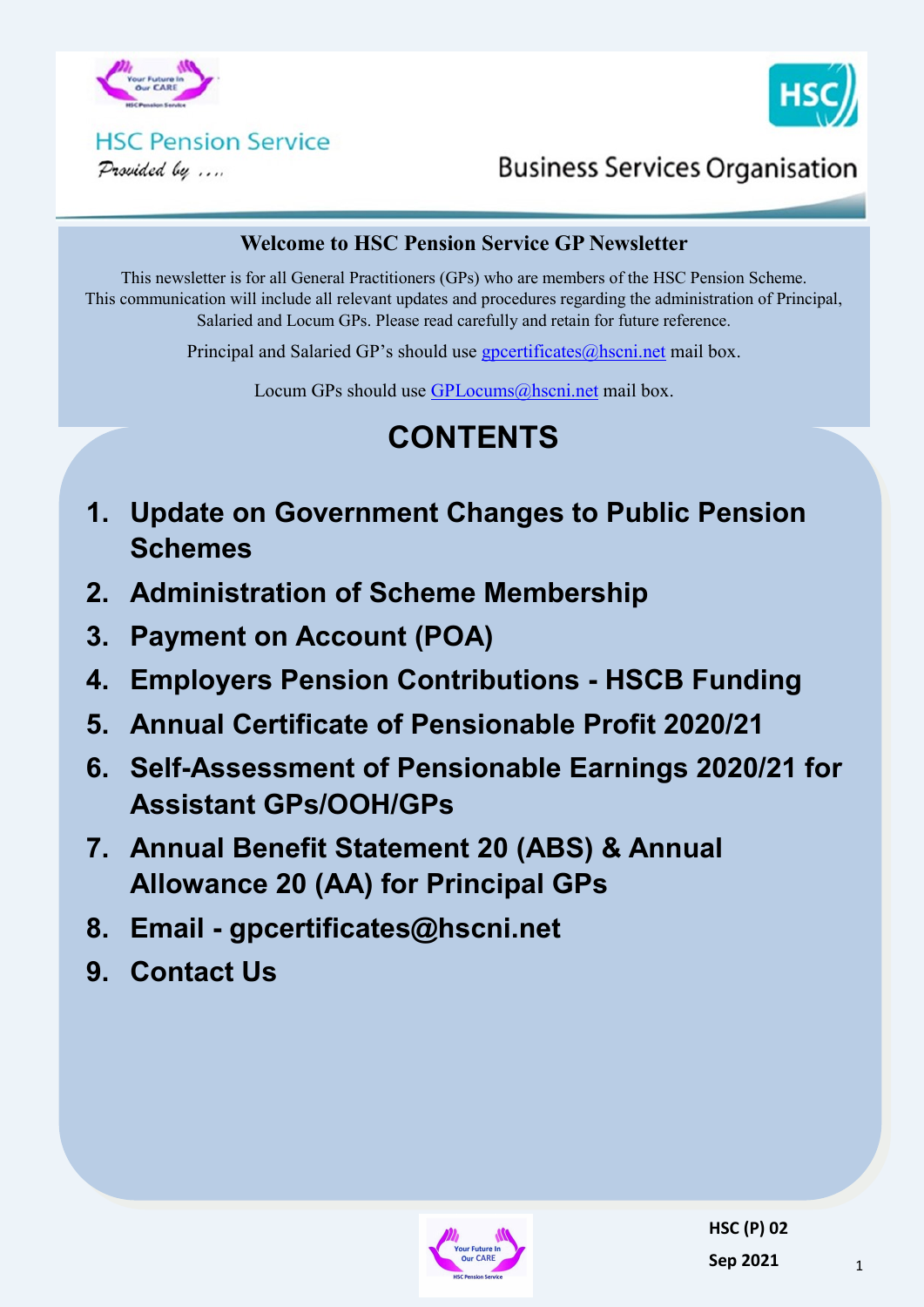## **1. Update on Government Changes to Public Pension Schemes**

We are aware that you will have queries regarding your pension accrual in relation to the outcome of the McCloud judgement and remedies. The latest information we can provide is covered on our website at [Pension Consultation Update.](http://www.hscpensions.hscni.net/wp-content/uploads/2021/03/Pension-Consultation-Update.pdf) The extract below confirms changes that will take effect from 1st April 2022 for all scheme members.

#### **Reforming public service pension schemes for all members**

To make sure all members are treated equally, from 1 April 2022 all active members, regardless of their age, will be members of the reformed scheme that many of our members are already part of. All legacy pension schemes will be closed, including the 1995/2008 HSC Pension Scheme.

If you are member of the 1995/2008 Scheme, you will keep any service you have earned up until 1 April 2022 in the legacy scheme and you'll be able to access these benefits in the same way and at the same time as you can now. Any pension benefits you earn on or after the 1 April 2022 will be in the reformed pension scheme.

This ensures the government's aims of rewarding hardworking public servants, as well as making sure schemes are sustainable and affordable in the future, are met.

Further updates will be communicated in due course.

### **2. Administration of Scheme Membership**

#### **GP's must take responsibility to ensure completion of relevant forms as detailed below.**

#### **Joining the Scheme**

In order for a GP pension record to accurately record all of the pensionable employments, GPs are reminded to complete form SS14 **for each** new practitioner employment. This is also essential for practitioner employments now being administered through shared services payroll in order that we can differentiate between officer and practitioner employments.

#### **Opting in and Out of HSC Pension Scheme membership**

GP's can opt out of their practitioner employment but remain pensionable in their officer employment or vice versa. However if they choose to opt out of their practitioner employment they **must opt out of all** their practitioner posts. If a GP chooses to opt out of the scheme they must notify **all of their employing authorities** not just HSC Pension Service and complete an [SD502](http://www.hscpensions.hscni.net/wp-content/uploads/2021/03/SD502-6.pdf) form for each employment.

If a GP chooses to re-join the scheme it is very important that each time they re-join they complete an [SS14](http://www.hscpensions.hscni.net/download/Scheme%20Forms/SS14-Oct-18-1.pdf) for their GP employment and again they must also notify all of their employing authorities not just HSC Pension Service.

#### **Please note : No retrospective application for opting in or out of the scheme can be made.**

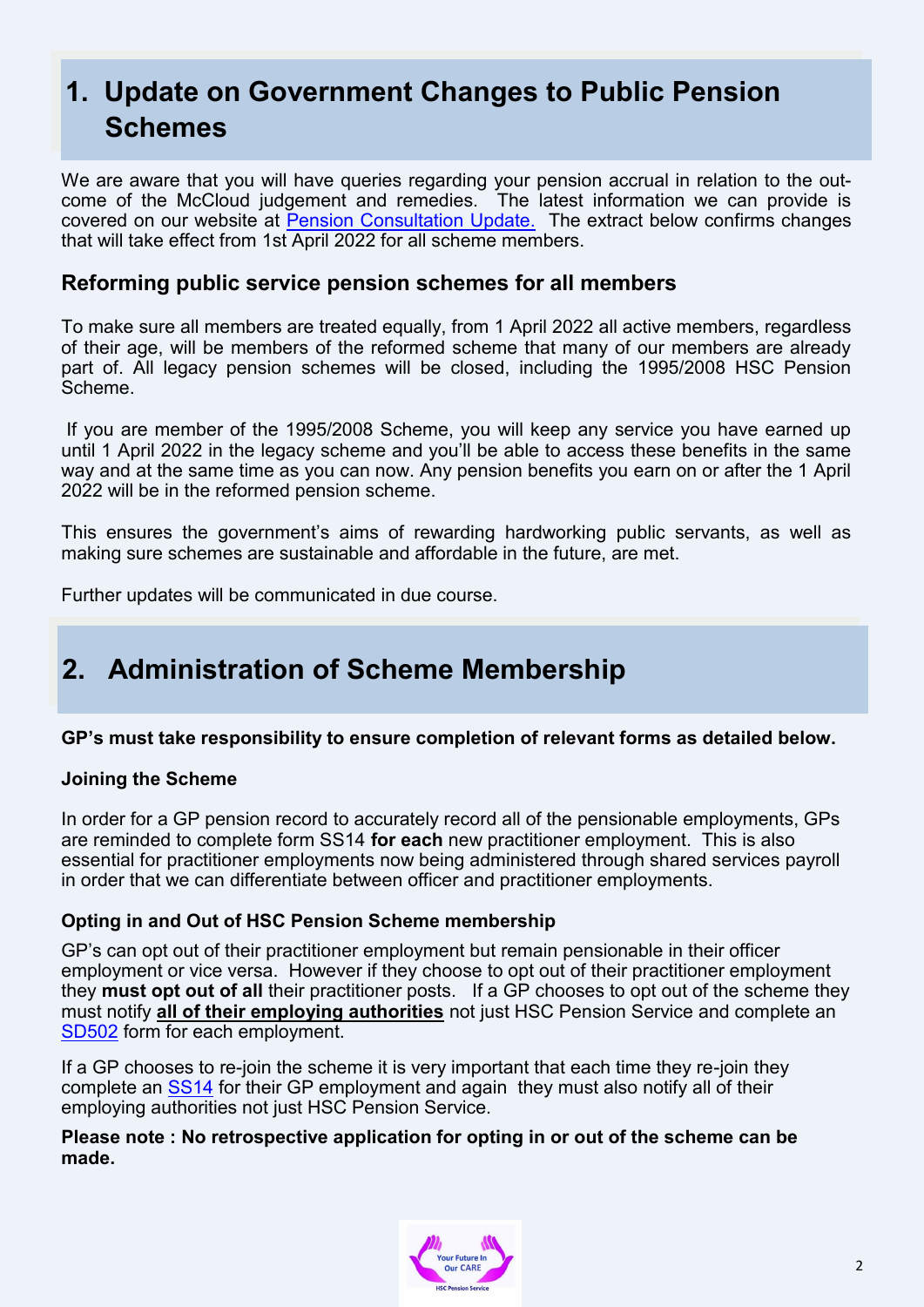## **3. Payment on Account (POA)**

The Payment on Account form is an estimate of pensionable pay for GPs, submitted at the beginning of each year. Please submit a realistic average figure at the beginning of the year to avoid multiple submissions of POA in year. There is no need to submit a revised POA where a pensionable pay figure has a slight variation from the original submission. This will help us to manage the time spent on POA administration. HSCB now also have access to the submitted POA for funding purposes. **A revised POA does not in itself update a GP's status in the scheme, form SS14 or SD502 is required to accurately reflect the status of scheme membership at any point in time.**

All forms are available on our website at : [Practitioner](http://www.hscpensions.hscni.net/hscpensions/practitioners/principal-2/)

### **4. Employers Pension Contributions - HSCB Funding**

A reminder that HSC Pension Service does not complete any of the calculations for funding for employer pension contributions paid to practices. Please direct all queries regarding this to [Maria.Coyle@hscni.net](mailto:Maria.Coyle@hscni.net) and make your Practice Manager aware.

### **5. Annual Certificate of Pensionable Profit 2020/21**

The Annual Certificate of Pensionable Profit 2020/21 together with guidance notes will shortly be sent to Accountants. This form is primarily to record the pensionable profit and HSC Pension Service also use this to reconcile seniority payments made to GPs.

As you will be aware the HSCB continue to complete funding allocation for practices making any adjustments through the Global Sum via FPPS.

As the Annual Certificate of Pensionable Profit has the employer contribution tier set at 22.5%, and funding for opt out or seniority will be 16.3%, HSC Pension Service will complete a separate piece of work to ascertain the figure to use for seniority purposes and communicate any under/ over payments as we have in previous years.

As we are no longer accept cheques for under payments of pension contributions, please note the scheme bank account details as below.

#### **Account Name : HSC Pension Scheme Account Sort Code: 950121 Account Number: 90197955**

So that we can allocate the payment to your account the reference number should include the practice number and the GP cypher number E.g. Pr000 E0000, include the year if possible e.g. 20/21.

Please send an email to [gpcertificates@hscni.net](mailto:gpcertificates@hscni.net) to confirm the processing of the transaction. We will wait for the transaction to be recorded in the Scheme Bank account before we allocate this to the corresponding GP Annual Certificate.

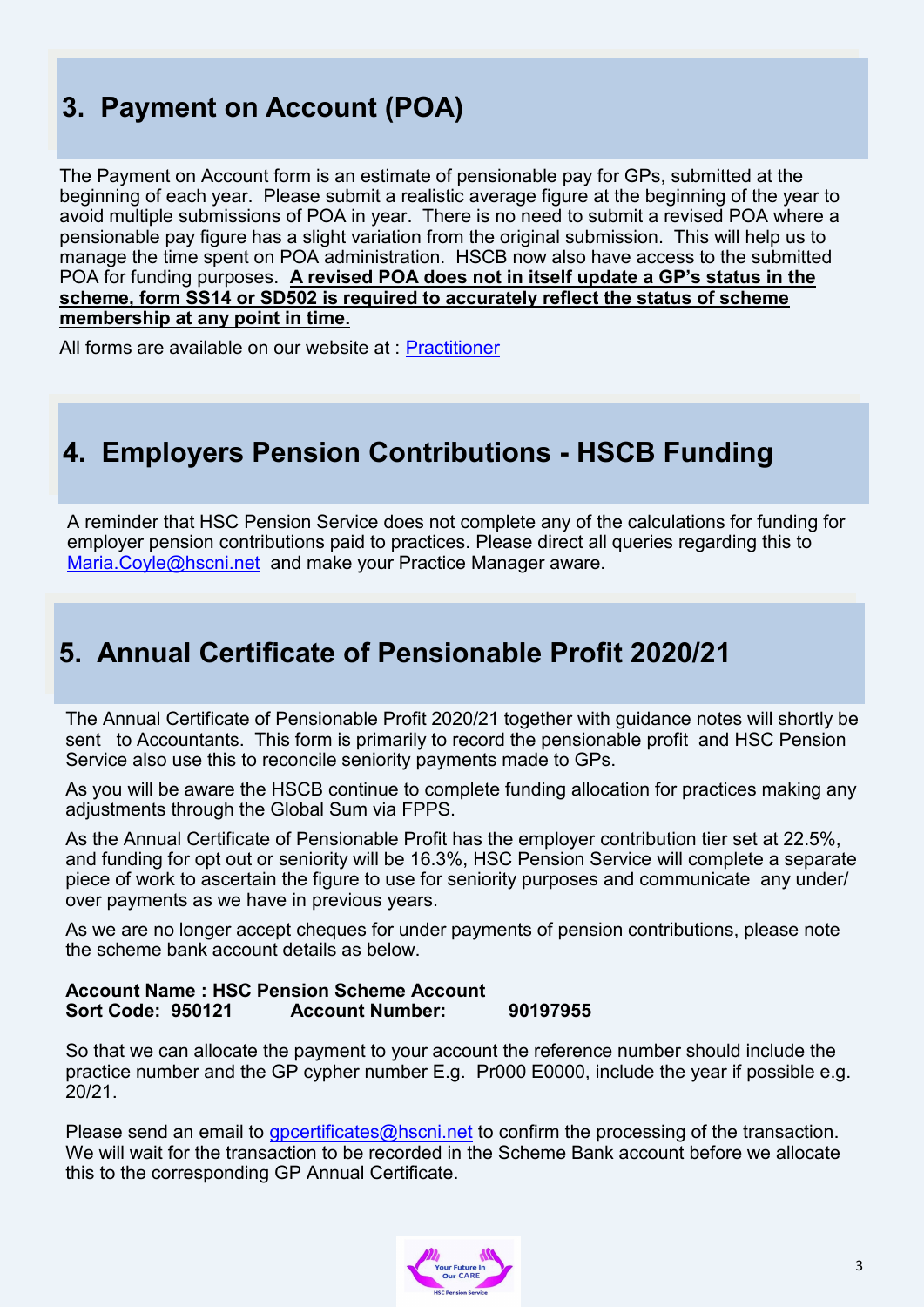## **6. Self-Assessment of Pensionable Earnings 2020/21 for Assistant GPs/OOH/GPs**

The Self-Assessment 2020/21 for Assistant GPs/Locum GPs/OOH GPs is available on our website at : 2020-[21 Self Assessment P](http://www.hscpensions.hscni.net/hscpensions/practitioners/salaried-3/)lease continue to send these to apcertifcates@hscni.net Ensure that these are completed so that HSC Pension Service can reconcile earnings and contributions paid for year 20/21 and update the pension record with the accurate information for processing of Annual Allowance (AA) and Annual Benefit Statement (ABS).

## **7. Annual Benefit Statement 20 (ABS) & Annual Allowance 20 (AA) for Principal GPs**

Many GPs will have by now received notification via individual email that the ABS20 & AA20 are available to view on Member Self Service (MSS). Please forward the information to your accountant/financial adviser when we send it to you as they may need this to access whether or not you should avail of the Scheme Pays facility.

Please note the onus is on you, as the member, to provide your financial advisor /accountant with a copy, either a screen shot or print of your AA data and ABS statement. **For HSC Pension Service to provide this type of information to a third party there is a charge applicable even if we hold a letter of authority on file from the member.** Our Schedule of Charges is available at : <http://www.hscpensions.hscni.net/?s=schedule+of+charges>

Thank you to the majority of GPs who have registered and now use MSS. For any members who still have not registered for the MSS online portal, please do so by registering at : [https://](https://mypension.hscni.net/) [mypension.hscni.net/](https://mypension.hscni.net/)

### **8. Email - gpcertificates@hscni.net**

The generic email account detailed above should be used for all communication regarding Principal/Salaried GPs. This includes submission of returns, eg POA, SR1/SR2. This should also be used for all general enquiries to include Annual Benefit Statement (ABS) or Annual Allowance data (AA). We endeavour to answer queries as quickly as possible, however some of the queries can be complex and will take longer for us to provide a response. We will try to keep you informed of any delays. Any query in relation to your pension record should include as much information as possible **and in all cases your NI Number.**